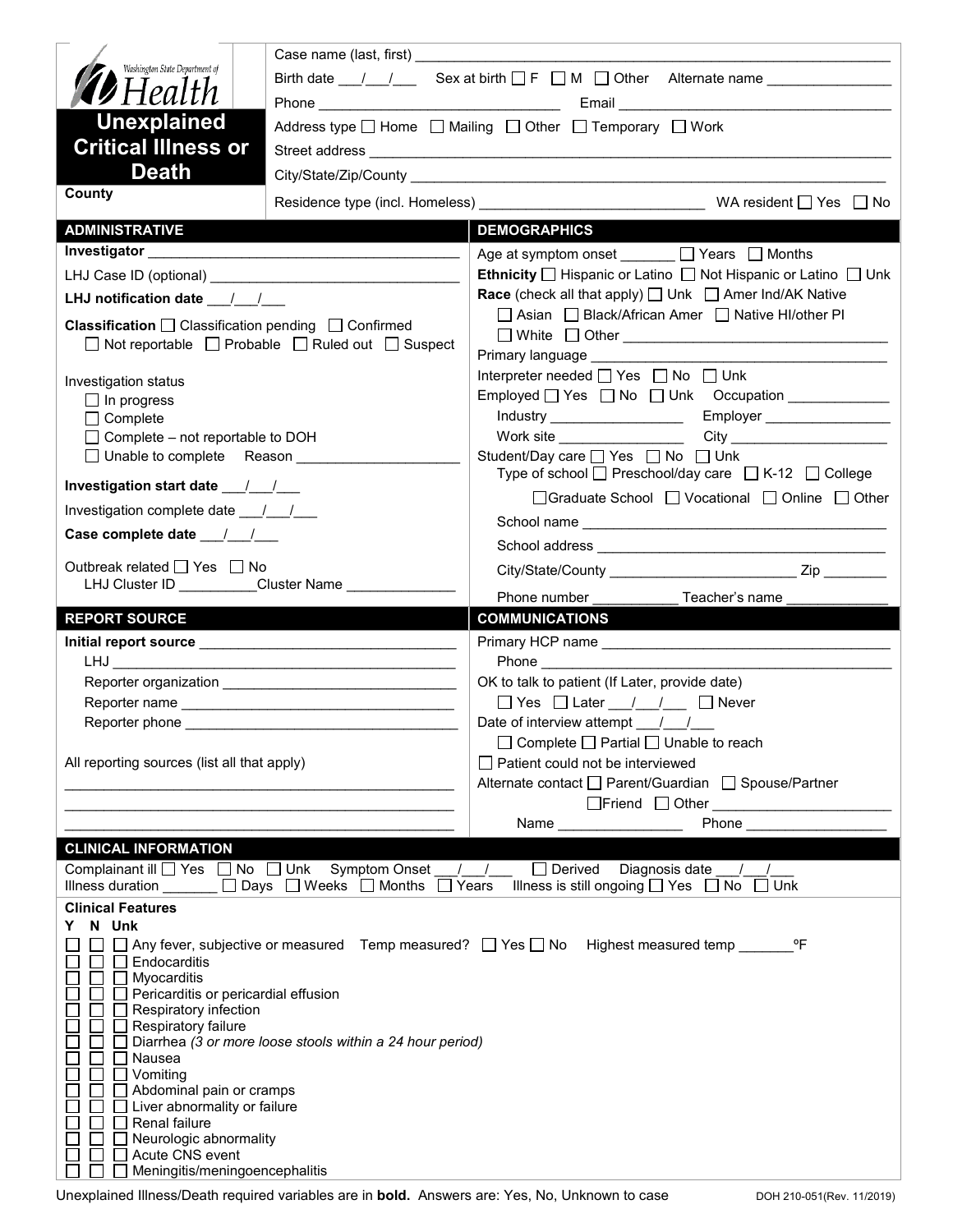Case Name \_\_\_\_\_\_\_\_\_\_\_\_\_\_\_\_\_\_\_\_\_\_\_\_\_\_\_\_\_\_\_\_\_\_\_ LHJ Case ID \_\_\_\_\_\_\_\_\_\_\_\_\_\_\_\_\_\_\_\_\_\_\_\_\_\_\_\_\_\_\_\_\_\_\_

| Encephalitis or encephalomyelitis                                                                                                                                                                   |
|-----------------------------------------------------------------------------------------------------------------------------------------------------------------------------------------------------|
| Acute flaccid paralysis                                                                                                                                                                             |
| Paralysis or weakness                                                                                                                                                                               |
| Ascending                                                                                                                                                                                           |
| Descending                                                                                                                                                                                          |
| Asymmetric                                                                                                                                                                                          |
| Symmetric                                                                                                                                                                                           |
| Acute                                                                                                                                                                                               |
| Botulism-like syndrome                                                                                                                                                                              |
| Rash observed by health care provider                                                                                                                                                               |
| Generalized                                                                                                                                                                                         |
| Localized                                                                                                                                                                                           |
| <b>Bullous</b>                                                                                                                                                                                      |
| Macular                                                                                                                                                                                             |
| Papular                                                                                                                                                                                             |
| Pustular                                                                                                                                                                                            |
| Vesicular                                                                                                                                                                                           |
| On palms and soles                                                                                                                                                                                  |
| Regional lymphadenitis (bubo)                                                                                                                                                                       |
| Axillary                                                                                                                                                                                            |
| Cervical                                                                                                                                                                                            |
| Femoral                                                                                                                                                                                             |
| Inguinal                                                                                                                                                                                            |
| Pharyngeal                                                                                                                                                                                          |
| Other location                                                                                                                                                                                      |
| Erythematous                                                                                                                                                                                        |
| Tender                                                                                                                                                                                              |
| Size                                                                                                                                                                                                |
| Shock                                                                                                                                                                                               |
| Sepsis syndrome                                                                                                                                                                                     |
| Hemorrhagic signs                                                                                                                                                                                   |
| Blood in vomitus, stool, urine                                                                                                                                                                      |
| Epistaxis (nose bleed)                                                                                                                                                                              |
| Gum bleeding                                                                                                                                                                                        |
| Petechiae                                                                                                                                                                                           |
| Positive tourniquet test                                                                                                                                                                            |
| Positive urinalysis                                                                                                                                                                                 |
| Vaginal bleeding                                                                                                                                                                                    |
| Other                                                                                                                                                                                               |
| Disseminated intravascular coagulopathy                                                                                                                                                             |
| Histopathologic evidence of an acute infectious process                                                                                                                                             |
| Final diagnosis established                                                                                                                                                                         |
| <b>Predisposing Conditions</b>                                                                                                                                                                      |
| Υ<br>N Unk                                                                                                                                                                                          |
| Chronic heart disease                                                                                                                                                                               |
| Chronic lung disease                                                                                                                                                                                |
| Chronic liver disease                                                                                                                                                                               |
| □ Chronic kidney disease                                                                                                                                                                            |
| Diabetes mellitus                                                                                                                                                                                   |
| <b>HIV</b> infection                                                                                                                                                                                |
|                                                                                                                                                                                                     |
|                                                                                                                                                                                                     |
| □ Immunosuppressive therapy, condition or disease                                                                                                                                                   |
| $\Box$ Spleen removed (asplenic)                                                                                                                                                                    |
| Evidence of toxic ingestion or exposure                                                                                                                                                             |
| □ Nosocomial infectious prior to the onset of illness                                                                                                                                               |
|                                                                                                                                                                                                     |
| $\Box$ $\Box$ Trauma thought to be related to illness                                                                                                                                               |
| $\Box$ $\Box$ Preexisting medical condition which may have contributed to the current illness or death<br>No known predisposing conditions (previously healthy) $\Box$ True $\Box$ False $\Box$ Ukn |
| <b>Clinical Testing</b>                                                                                                                                                                             |
|                                                                                                                                                                                                     |
| Y N Unk                                                                                                                                                                                             |
| $\Box$ Leukocytosis (white blood cell county above normal)<br>$\Box$                                                                                                                                |
| Hospitalization                                                                                                                                                                                     |
| Y N Unk                                                                                                                                                                                             |
|                                                                                                                                                                                                     |
|                                                                                                                                                                                                     |
| Disposition another acute care hospital Facility name ___________________________                                                                                                                   |
| $\Box$ Died in hospital                                                                                                                                                                             |
| □ Long term acute care facility  Facility name _________________________________                                                                                                                    |
| $\Box$ Non-healthcare (home) $\Box$ Unk $\Box$ Other ___________________________                                                                                                                    |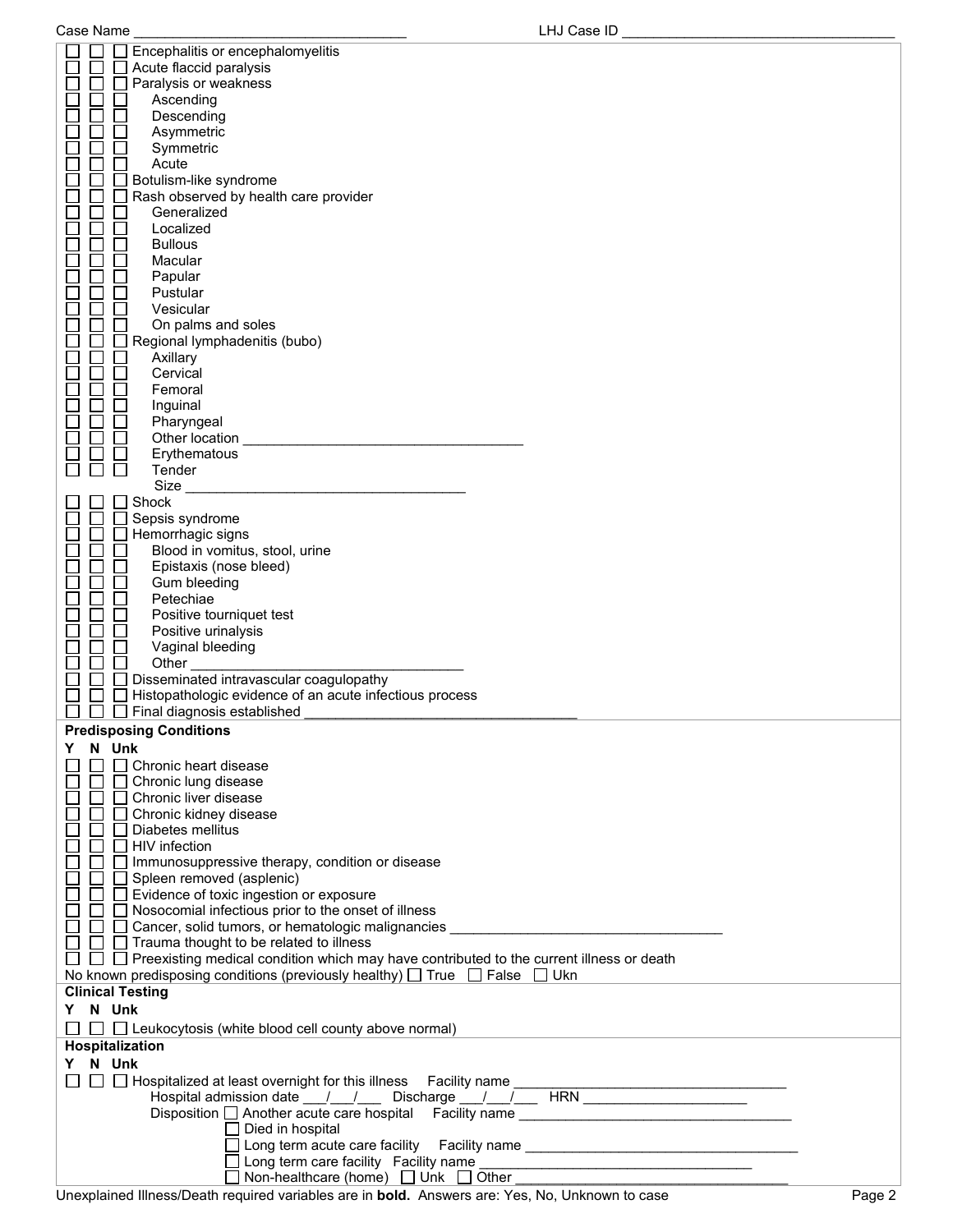| Case Name                                                                                                                                                                                                                                         |                                                                                                                                                                                                                                                                                                                                              | LHJ Case ID                                                                        |                                                                             |
|---------------------------------------------------------------------------------------------------------------------------------------------------------------------------------------------------------------------------------------------------|----------------------------------------------------------------------------------------------------------------------------------------------------------------------------------------------------------------------------------------------------------------------------------------------------------------------------------------------|------------------------------------------------------------------------------------|-----------------------------------------------------------------------------|
| Y N Unk<br>$\Box$<br>Date admitted to ICU __/__/___ Date discharged from ICU __/__/__<br>Admitted to ICU<br>$\Box$<br>П<br>Still hospitalized As of //                                                                                            |                                                                                                                                                                                                                                                                                                                                              |                                                                                    |                                                                             |
| N Unk<br>Y<br>$\Box$ $\Box$                                                                                                                                                                                                                       | □ Died of this illness Death date <u>/ /</u><br>Autopsy performed<br>Death certificate lists disease as a cause of death or a significant contributing condition<br>Location of death $\Box$ Outside of hospital (e.g., home or in transit to the hospital $\Box$ Emergency department (ED)<br>$\Box$ Inpatient ward $\Box$ ICU $\Box$ Other | Please fill in the death date information on the Person Screen                     |                                                                             |
|                                                                                                                                                                                                                                                   | RISK AND RESPONSE (Note that the questions below are intended to cover general exposures of risk. If other exposures of                                                                                                                                                                                                                      |                                                                                    |                                                                             |
|                                                                                                                                                                                                                                                   | concern are raised during the interview, collect information including locations, dates, and details of exposure)                                                                                                                                                                                                                            |                                                                                    |                                                                             |
| <b>Travel</b>                                                                                                                                                                                                                                     |                                                                                                                                                                                                                                                                                                                                              |                                                                                    |                                                                             |
| Travel out of:                                                                                                                                                                                                                                    | Setting 1                                                                                                                                                                                                                                                                                                                                    | Setting 2                                                                          | Setting 3                                                                   |
|                                                                                                                                                                                                                                                   | County/City ________________                                                                                                                                                                                                                                                                                                                 | County/City ___________________                                                    | County/City ______________________<br>$\begin{array}{c} \hline \end{array}$ |
|                                                                                                                                                                                                                                                   |                                                                                                                                                                                                                                                                                                                                              | State                                                                              | $\Box$                                                                      |
|                                                                                                                                                                                                                                                   | Other                                                                                                                                                                                                                                                                                                                                        | Other                                                                              | Other                                                                       |
| Destination name                                                                                                                                                                                                                                  |                                                                                                                                                                                                                                                                                                                                              |                                                                                    |                                                                             |
| Start and end dates                                                                                                                                                                                                                               | $\overline{\phantom{a}}$ / /<br>to                                                                                                                                                                                                                                                                                                           | to                                                                                 | to                                                                          |
|                                                                                                                                                                                                                                                   |                                                                                                                                                                                                                                                                                                                                              |                                                                                    |                                                                             |
| <b>Risk and Exposure Information</b>                                                                                                                                                                                                              |                                                                                                                                                                                                                                                                                                                                              |                                                                                    |                                                                             |
| N Unk<br>Y.                                                                                                                                                                                                                                       |                                                                                                                                                                                                                                                                                                                                              |                                                                                    |                                                                             |
|                                                                                                                                                                                                                                                   | □ Is case a recent foreign arrival (e.g. immigrant, refugee, adoptee, visitor) Country _                                                                                                                                                                                                                                                     |                                                                                    |                                                                             |
|                                                                                                                                                                                                                                                   | $\Box$ Does the case know anyone else with similar symptoms or illness III contact's onset date $\Box$                                                                                                                                                                                                                                       |                                                                                    |                                                                             |
|                                                                                                                                                                                                                                                   | Contact setting/relationship to case □ Common Event □ Common meal □ Day care □ Female sexual partner                                                                                                                                                                                                                                         |                                                                                    |                                                                             |
|                                                                                                                                                                                                                                                   |                                                                                                                                                                                                                                                                                                                                              | $\Box$ Male sexual partner $\Box$ Friend $\Box$ Household contact $\Box$ Workplace |                                                                             |
|                                                                                                                                                                                                                                                   |                                                                                                                                                                                                                                                                                                                                              | □ Travel contact □ Other ___________                                               |                                                                             |
| $\Box$ $\Box$ Congregate living                                                                                                                                                                                                                   |                                                                                                                                                                                                                                                                                                                                              |                                                                                    |                                                                             |
|                                                                                                                                                                                                                                                   | $□$ Barracks $□$ Corrections $□$ Long term care $□$ Dormitory $□$ Boarding school $□$ Camp $□$ Shelter                                                                                                                                                                                                                                       |                                                                                    |                                                                             |
|                                                                                                                                                                                                                                                   | $\Box$ Other $\_\_$                                                                                                                                                                                                                                                                                                                          |                                                                                    |                                                                             |
|                                                                                                                                                                                                                                                   | □ □ Invasive medical procedure Describe _____                                                                                                                                                                                                                                                                                                |                                                                                    |                                                                             |
|                                                                                                                                                                                                                                                   | □ □ Outdoor or recreational activities (e.g., lawn mowing, gardening, hunting, hiking, camping, sports, yard work)                                                                                                                                                                                                                           |                                                                                    |                                                                             |
|                                                                                                                                                                                                                                                   | $\Box$ Injected drugs not prescribed by a doctor, even if only once or a few times Describe $\Box$                                                                                                                                                                                                                                           |                                                                                    |                                                                             |
|                                                                                                                                                                                                                                                   | $\Box$ Any contact with wild animals at home or elsewhere                                                                                                                                                                                                                                                                                    |                                                                                    |                                                                             |
|                                                                                                                                                                                                                                                   | $\Box$ Wildlife or wild animal exposure                                                                                                                                                                                                                                                                                                      |                                                                                    |                                                                             |
|                                                                                                                                                                                                                                                   | $\Box$ Insect bite Date of exposure / /                                                                                                                                                                                                                                                                                                      |                                                                                    |                                                                             |
|                                                                                                                                                                                                                                                   | Type $\Box$ Tick $\Box$ Mosquito $\Box$ Flea $\Box$ Louse $\Box$ Deer fly $\Box$ Other                                                                                                                                                                                                                                                       |                                                                                    |                                                                             |
|                                                                                                                                                                                                                                                   | Location of exposure □ Multiple exposures □ Other country □ Other state □ Unk □ WA county                                                                                                                                                                                                                                                    |                                                                                    |                                                                             |
|                                                                                                                                                                                                                                                   | Specify location                                                                                                                                                                                                                                                                                                                             |                                                                                    |                                                                             |
| <b>Exposure and Transmission Summary</b>                                                                                                                                                                                                          |                                                                                                                                                                                                                                                                                                                                              |                                                                                    |                                                                             |
|                                                                                                                                                                                                                                                   | Likely geographic region of exposure □ In Washington - county ___________ □ Other state ___________                                                                                                                                                                                                                                          |                                                                                    |                                                                             |
|                                                                                                                                                                                                                                                   |                                                                                                                                                                                                                                                                                                                                              | □ Not in US - country _______________ □ Unk                                        |                                                                             |
|                                                                                                                                                                                                                                                   | International travel related □ During entire exposure period □ During part of exposure period □ No international travel                                                                                                                                                                                                                      |                                                                                    |                                                                             |
|                                                                                                                                                                                                                                                   |                                                                                                                                                                                                                                                                                                                                              |                                                                                    |                                                                             |
|                                                                                                                                                                                                                                                   |                                                                                                                                                                                                                                                                                                                                              |                                                                                    |                                                                             |
|                                                                                                                                                                                                                                                   | Suspected exposure type □ Foodborne □ Waterborne □ Animal related □ Vectorborne □ Person to person □ Sexual                                                                                                                                                                                                                                  |                                                                                    |                                                                             |
|                                                                                                                                                                                                                                                   |                                                                                                                                                                                                                                                                                                                                              |                                                                                    |                                                                             |
|                                                                                                                                                                                                                                                   |                                                                                                                                                                                                                                                                                                                                              |                                                                                    |                                                                             |
|                                                                                                                                                                                                                                                   | Suspected exposure setting □ Day care/Childcare □ School (not college) □ Doctor's office □ Hospital ward □ Hospital ER                                                                                                                                                                                                                       |                                                                                    |                                                                             |
| □ Hospital outpatient facility □ Home □ Work □ College □ Military □ Correctional facility □ Place of worship                                                                                                                                      |                                                                                                                                                                                                                                                                                                                                              |                                                                                    |                                                                             |
|                                                                                                                                                                                                                                                   |                                                                                                                                                                                                                                                                                                                                              |                                                                                    |                                                                             |
| □ Laboratory □ Long term care facility □ Homeless/shelter □ International travel □ Out of state travel □ Transit                                                                                                                                  |                                                                                                                                                                                                                                                                                                                                              |                                                                                    |                                                                             |
| □ Social event □ Large public gathering □ Restaurant □ Hotel/motel/hostel □ Other ____________________________                                                                                                                                    |                                                                                                                                                                                                                                                                                                                                              |                                                                                    |                                                                             |
| Describe <b>contract and the contract of the contract of the contract of the contract of the contract of the contract of the contract of the contract of the contract of the contract of the contract of the contract of the con</b>              |                                                                                                                                                                                                                                                                                                                                              |                                                                                    |                                                                             |
| Exposure summary                                                                                                                                                                                                                                  |                                                                                                                                                                                                                                                                                                                                              |                                                                                    |                                                                             |
|                                                                                                                                                                                                                                                   |                                                                                                                                                                                                                                                                                                                                              |                                                                                    |                                                                             |
|                                                                                                                                                                                                                                                   |                                                                                                                                                                                                                                                                                                                                              |                                                                                    |                                                                             |
|                                                                                                                                                                                                                                                   |                                                                                                                                                                                                                                                                                                                                              |                                                                                    |                                                                             |
|                                                                                                                                                                                                                                                   |                                                                                                                                                                                                                                                                                                                                              |                                                                                    |                                                                             |
|                                                                                                                                                                                                                                                   |                                                                                                                                                                                                                                                                                                                                              |                                                                                    |                                                                             |
|                                                                                                                                                                                                                                                   |                                                                                                                                                                                                                                                                                                                                              |                                                                                    |                                                                             |
|                                                                                                                                                                                                                                                   |                                                                                                                                                                                                                                                                                                                                              |                                                                                    |                                                                             |
|                                                                                                                                                                                                                                                   |                                                                                                                                                                                                                                                                                                                                              |                                                                                    |                                                                             |
|                                                                                                                                                                                                                                                   |                                                                                                                                                                                                                                                                                                                                              |                                                                                    |                                                                             |
| Suspected transmission type (check all that apply) $\Box$ Foodborne $\Box$ Waterborne $\Box$ Animal related $\Box$ Vectorborne<br>$\Box$ Person to person $\Box$ Sexual $\Box$ Blood products $\Box$ IDU $\Box$ Health care associated $\Box$ Unk |                                                                                                                                                                                                                                                                                                                                              |                                                                                    |                                                                             |
|                                                                                                                                                                                                                                                   |                                                                                                                                                                                                                                                                                                                                              |                                                                                    |                                                                             |
|                                                                                                                                                                                                                                                   |                                                                                                                                                                                                                                                                                                                                              |                                                                                    |                                                                             |
| <b>Describe</b>                                                                                                                                                                                                                                   |                                                                                                                                                                                                                                                                                                                                              |                                                                                    |                                                                             |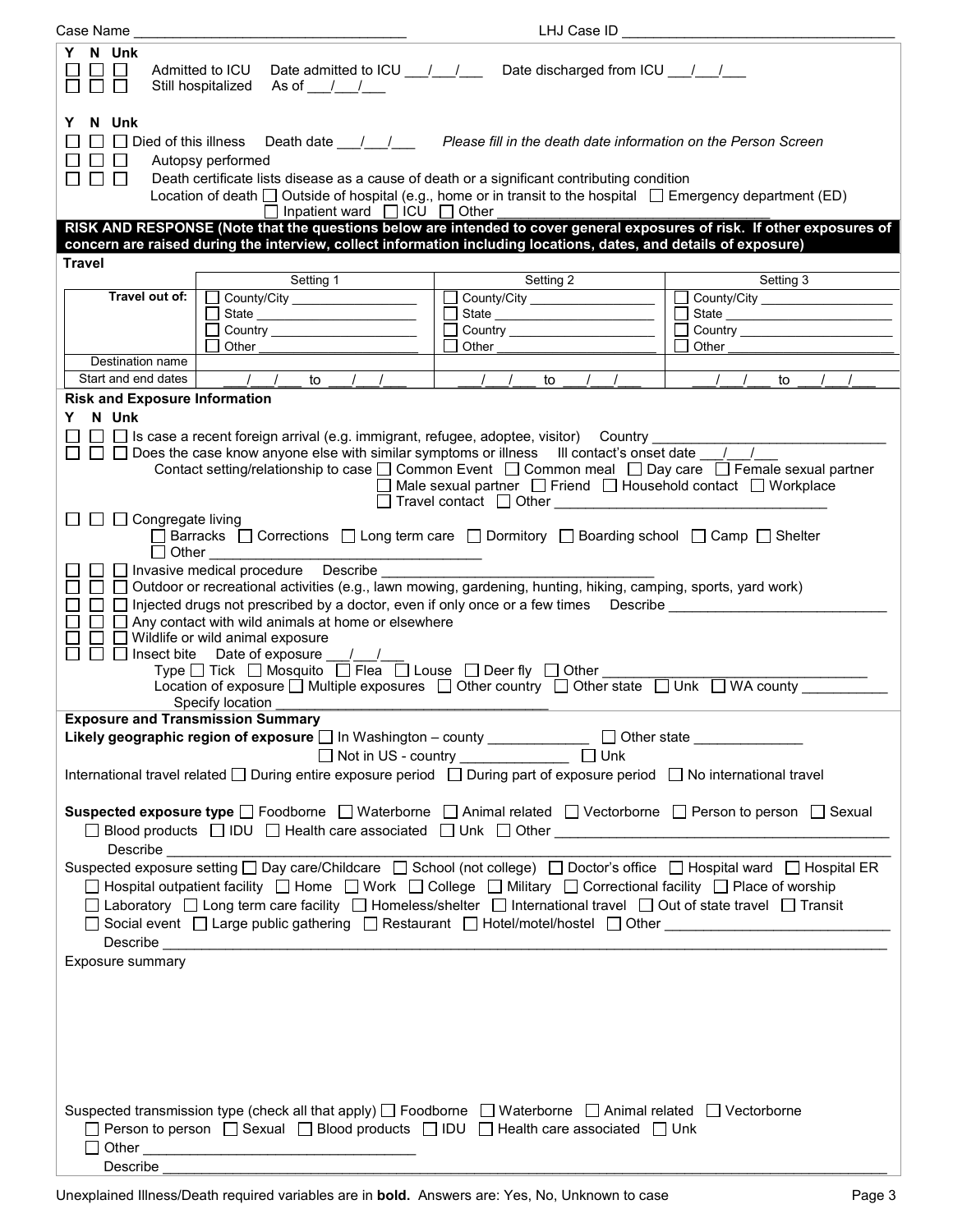| Case Name                                                                                                                                                                                                                                                                                                                                                                                                                                                                                                                                                                                                                            |                                                                                     |                                  | LHJ Case ID                  |                                  |
|--------------------------------------------------------------------------------------------------------------------------------------------------------------------------------------------------------------------------------------------------------------------------------------------------------------------------------------------------------------------------------------------------------------------------------------------------------------------------------------------------------------------------------------------------------------------------------------------------------------------------------------|-------------------------------------------------------------------------------------|----------------------------------|------------------------------|----------------------------------|
| Suspected transmission setting (check all that apply) $\Box$ Day care/Childcare $\Box$ School (not college) $\Box$ Doctor's office<br>□ Hospital ward □ Hospital ER □ Hospital outpatient facility □ Home □ Work □ College □ Military<br>□ Correctional facility □ Place of worship □ Laboratory □ Long term care facility □ Homeless/shelter<br>$\Box$ International travel $\Box$ Out of state travel $\Box$ Transit $\Box$ Social event $\Box$ Large public gathering $\Box$ Restaurant<br>□ Hotel/motel/hostel □ Other<br>Describe                                                                                               |                                                                                     |                                  |                              |                                  |
| <b>Public Health Interventions/Actions</b><br>N Unk<br>Y.<br>$\sqcap$ Letter sent                                                                                                                                                                                                                                                                                                                                                                                                                                                                                                                                                    | $\Box$ Potential bioterrorism exposure<br>Notified FBI or Public Safety<br>Date     | Batch date                       |                              |                                  |
|                                                                                                                                                                                                                                                                                                                                                                                                                                                                                                                                                                                                                                      |                                                                                     |                                  |                              |                                  |
| TRANSMISSION TRACKING (Complete if person-to-person transmission or common exposure is suspected)<br>Visited, attended, employed, or volunteered at any public settings while contagious $\Box$ Yes $\Box$ No $\Box$ Unk<br>Settings and details (check all that apply)<br>コ Day care ロ School ロ Airport ロ Hotel/Motel/Hostel ロ Transit ロ Health care ロ Home ロ Work ロ College<br>$\Box$ Military $\Box$ Correctional facility $\Box$ Place of worship $\Box$ International travel $\Box$ Out of state travel $\Box$ LTCF<br>$\Box$ Homeless/shelter $\Box$ Social event $\Box$ Large public gathering $\Box$ Restaurant $\Box$ Other |                                                                                     |                                  |                              |                                  |
|                                                                                                                                                                                                                                                                                                                                                                                                                                                                                                                                                                                                                                      | Setting 1                                                                           | Setting 2                        | Setting 3                    | Setting 4                        |
| Setting Type (as<br>checked above)<br><b>Facility Name</b>                                                                                                                                                                                                                                                                                                                                                                                                                                                                                                                                                                           |                                                                                     |                                  |                              |                                  |
| <b>Start Date</b>                                                                                                                                                                                                                                                                                                                                                                                                                                                                                                                                                                                                                    |                                                                                     |                                  |                              |                                  |
| End Date                                                                                                                                                                                                                                                                                                                                                                                                                                                                                                                                                                                                                             |                                                                                     |                                  |                              |                                  |
| <b>Time of Arrival</b>                                                                                                                                                                                                                                                                                                                                                                                                                                                                                                                                                                                                               |                                                                                     |                                  |                              |                                  |
| Time of Departure                                                                                                                                                                                                                                                                                                                                                                                                                                                                                                                                                                                                                    |                                                                                     |                                  |                              |                                  |
| Number of people<br>potentially exposed                                                                                                                                                                                                                                                                                                                                                                                                                                                                                                                                                                                              |                                                                                     |                                  |                              |                                  |
| Details (hotel room #,                                                                                                                                                                                                                                                                                                                                                                                                                                                                                                                                                                                                               |                                                                                     |                                  |                              |                                  |
| HC type, transit info,                                                                                                                                                                                                                                                                                                                                                                                                                                                                                                                                                                                                               |                                                                                     |                                  |                              |                                  |
| etc.                                                                                                                                                                                                                                                                                                                                                                                                                                                                                                                                                                                                                                 |                                                                                     |                                  |                              |                                  |
| Contact information                                                                                                                                                                                                                                                                                                                                                                                                                                                                                                                                                                                                                  |                                                                                     |                                  |                              |                                  |
| available for setting<br>(who will manage                                                                                                                                                                                                                                                                                                                                                                                                                                                                                                                                                                                            | $\Box$ Y $\Box$ N $\Box$ Unk                                                        | $\Box$ $Y$ $\Box$ $N$ $\Box$ Unk | $\Box$ Y $\Box$ N $\Box$ Unk | $\Box Y$ $\Box N$ $\Box$ Unk     |
| exposures or disease                                                                                                                                                                                                                                                                                                                                                                                                                                                                                                                                                                                                                 |                                                                                     |                                  |                              |                                  |
| control for setting)                                                                                                                                                                                                                                                                                                                                                                                                                                                                                                                                                                                                                 |                                                                                     |                                  |                              |                                  |
| Is a list of contacts<br>known?                                                                                                                                                                                                                                                                                                                                                                                                                                                                                                                                                                                                      | $\Box$ $Y$ $\Box$ $N$ $\Box$ Unk                                                    | $\Box$ Y $\Box$ N $\Box$ Unk     | $\Box$ Y $\Box$ N $\Box$ Unk | $\Box$ $Y$ $\Box$ $N$ $\Box$ Unk |
|                                                                                                                                                                                                                                                                                                                                                                                                                                                                                                                                                                                                                                      | If list of contacts is known, please fill out Contact Tracing Form Question Package |                                  |                              |                                  |
|                                                                                                                                                                                                                                                                                                                                                                                                                                                                                                                                                                                                                                      |                                                                                     |                                  |                              |                                  |
| <b>TREATMENT</b><br>Y N Unk<br>$\Box$ $\Box$ Did patient receive prophylaxis/treatment<br>□ Antibiotic □ Fungal/Parasitic □ Antiviral □ Immune globulin/Antitoxin<br>Specify medication<br>$\overline{\bigcirc}$ Other<br>Number of days actually taken <u>The Treatment start date <math>\frac{1}{\sqrt{2}}</math></u> Treatment end date $\frac{1}{\sqrt{2}}$ Months<br>Indication □ PEP □ PrEP □ Treatment for disease □ Incidental □ Other ___________________<br>Unk<br>Did patient take medication as prescribed $\Box$ Yes $\Box$ No - Why not $\Box$                                                                         |                                                                                     |                                  |                              |                                  |
| <b>NOTES</b>                                                                                                                                                                                                                                                                                                                                                                                                                                                                                                                                                                                                                         |                                                                                     |                                  |                              |                                  |
|                                                                                                                                                                                                                                                                                                                                                                                                                                                                                                                                                                                                                                      |                                                                                     |                                  |                              |                                  |